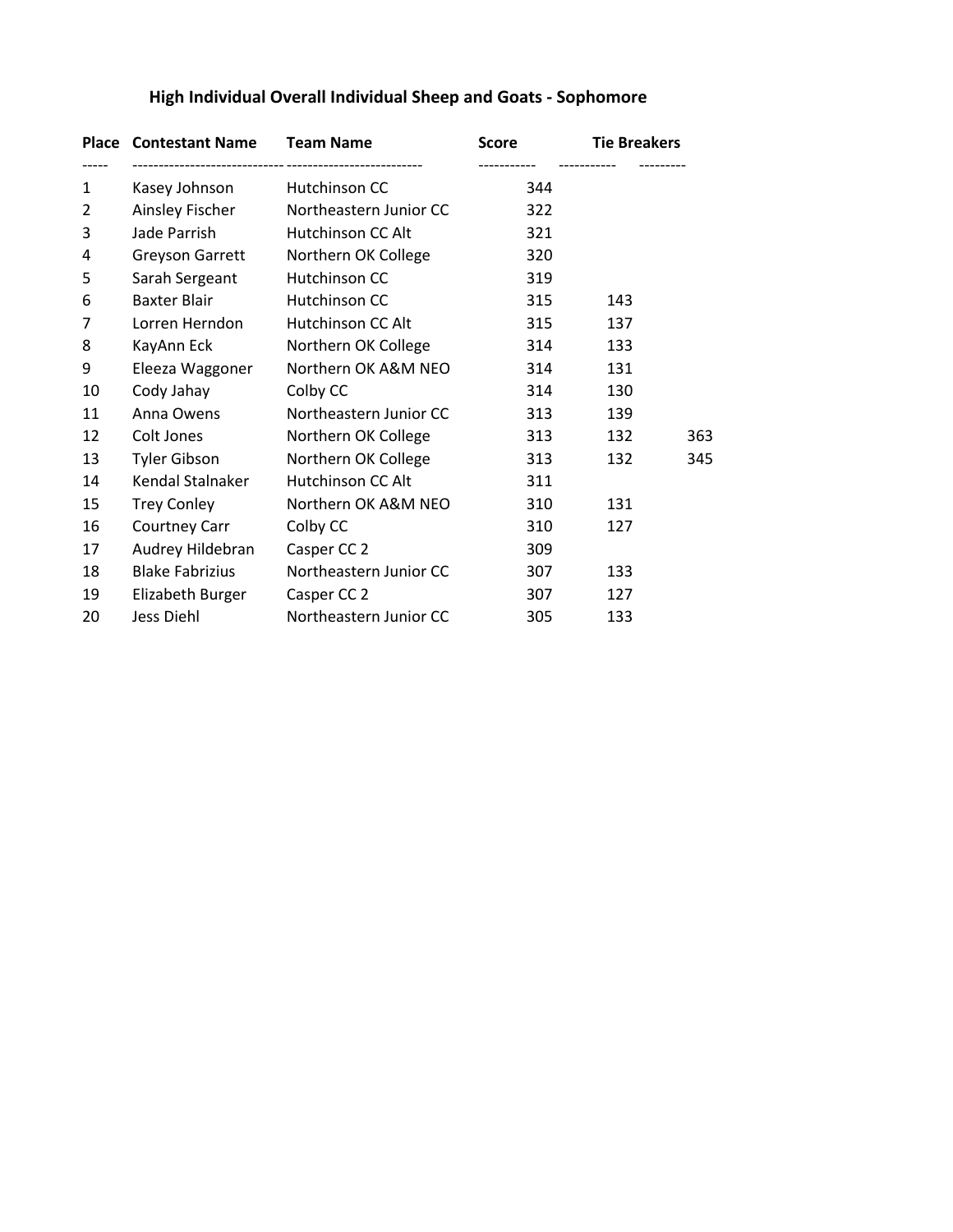|    | <b>Place Contestant Name</b> | <b>Team Name</b>        | Score | <b>Tie Breakers</b> |
|----|------------------------------|-------------------------|-------|---------------------|
| 1  | <b>Blake Fabrizius</b>       | Northeastern Junior CC  | 227   |                     |
| 2  | Jade Parrish                 | Hutchinson CC Alt       | 226   | 94                  |
| 3  | Greyson Garrett              | Northern OK College     | 226   | 93                  |
| 4  | Sarah Sergeant               | Hutchinson CC           | 226   | 90                  |
| 5  | Clay Allen                   | Northern OK A&M NEO Alt | 225   |                     |
| 6  | Courtney Carr                | Colby CC                | 224   |                     |
| 7  | <b>Will Banks</b>            | Hutchinson CC           | 223   |                     |
| 8  | Paige Trumble                | Northern OK A&M NEO     | 221   |                     |
| 9  | Savannah Peterson            | Casper CC 1             | 220   |                     |
| 10 | Lorren Herndon               | Hutchinson CC Alt       | 218   | 88                  |
| 11 | Audrey Hildebran             | Casper CC 2             | 218   | 87                  |
| 12 | Colt Jones                   | Northern OK College     | 217   | 90                  |
| 13 | Jacey Massey                 | Hutchinson CC           | 217   | 88                  |
| 14 | <b>Baxter Blair</b>          | Hutchinson CC           | 216   | 88                  |
| 15 | Cooper Ray                   | Colby CC                | 216   | 82                  |
| 16 | Lakin Perry                  | Colby CC                | 215   |                     |
| 17 | Dani Warner                  | Casper CC 1             | 212   |                     |
| 18 | Dalton Lee                   | Northern OK A&M NEO     | 211   | 90                  |
| 19 | Kasey Johnson                | Hutchinson CC           | 211   | 84                  |
| 20 | Kaitlyn Cloud                | Northern OK A&M NEO     | 210   |                     |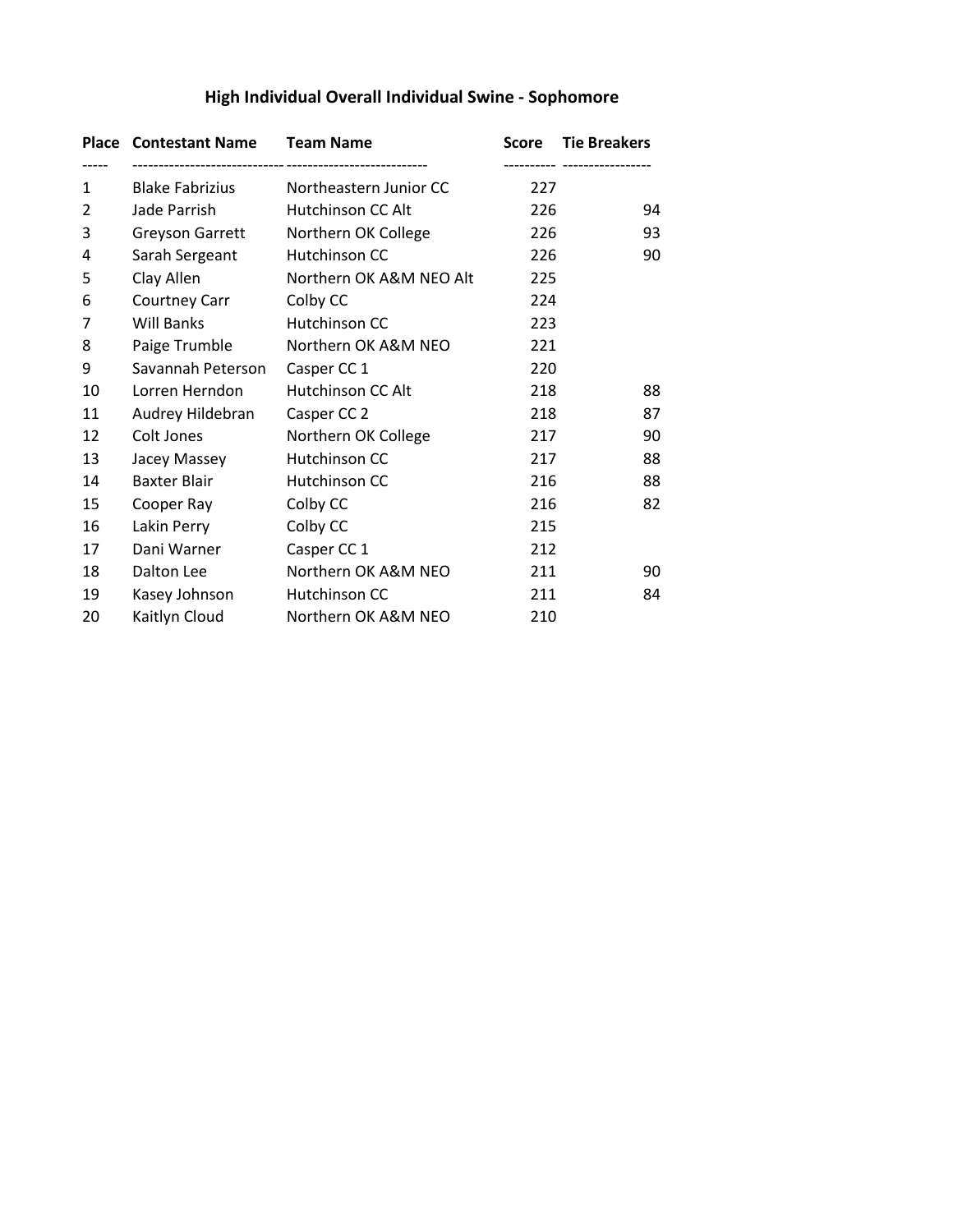## **High Individual Overall Individual Cattle - Sophomore**

| Place          | <b>Contestant Name</b> | <b>Team Name</b>        | Score | <b>Tie Breakers</b> |
|----------------|------------------------|-------------------------|-------|---------------------|
| 1              | Tray Zabokrtsky        | Hutchinson CC Alt       | 366   |                     |
| $\overline{2}$ | Eleeza Waggoner        | Northern OK A&M NEO     | 362   |                     |
| 3              | Will Banks             | Hutchinson CC           | 359   |                     |
| 4              | Clay Allen             | Northern OK A&M NEO Alt | 355   |                     |
| 5              | KayAnn Eck             | Northern OK College     | 351   |                     |
| 6              | Paige Trumble          | Northern OK A&M NEO     | 344   |                     |
| 7              | Cody Jahay             | Colby CC                | 341   |                     |
| 8              | Dalton Lee             | Northern OK A&M NEO     | 338   |                     |
| 9              | <b>Blake Fabrizius</b> | Northeastern Junior CC  | 337   |                     |
| 10             | Colt Jones             | Northern OK College     | 332   | 141                 |
| 11             | Jacey Massey           | Hutchinson CC           | 332   | 132                 |
| 12             | Libby Twitchell        | Casper CC 2             | 332   | 122                 |
| 13             | Kyleigh Davis          | Fort Scott CC           | 328   |                     |
| 14             | Justin Golding         | Casper CC 1             | 327   |                     |
| 15             | Audrey Hildebran       | Casper CC 2             | 326   | 135                 |
| 16             | Alexis Vickrey         | Northern OK College     | 326   | 126                 |
| 17             | Anna Owens             | Northeastern Junior CC  | 323   |                     |
| 18             | Jade Parrish           | Hutchinson CC Alt       | 322   | 133                 |
| 19             | Kaitlyn Cloud          | Northern OK A&M NEO     | 322   | 132                 |
| 20             | Hunter Johnson         | Northern OK A&M NEO Alt | 322   | 121                 |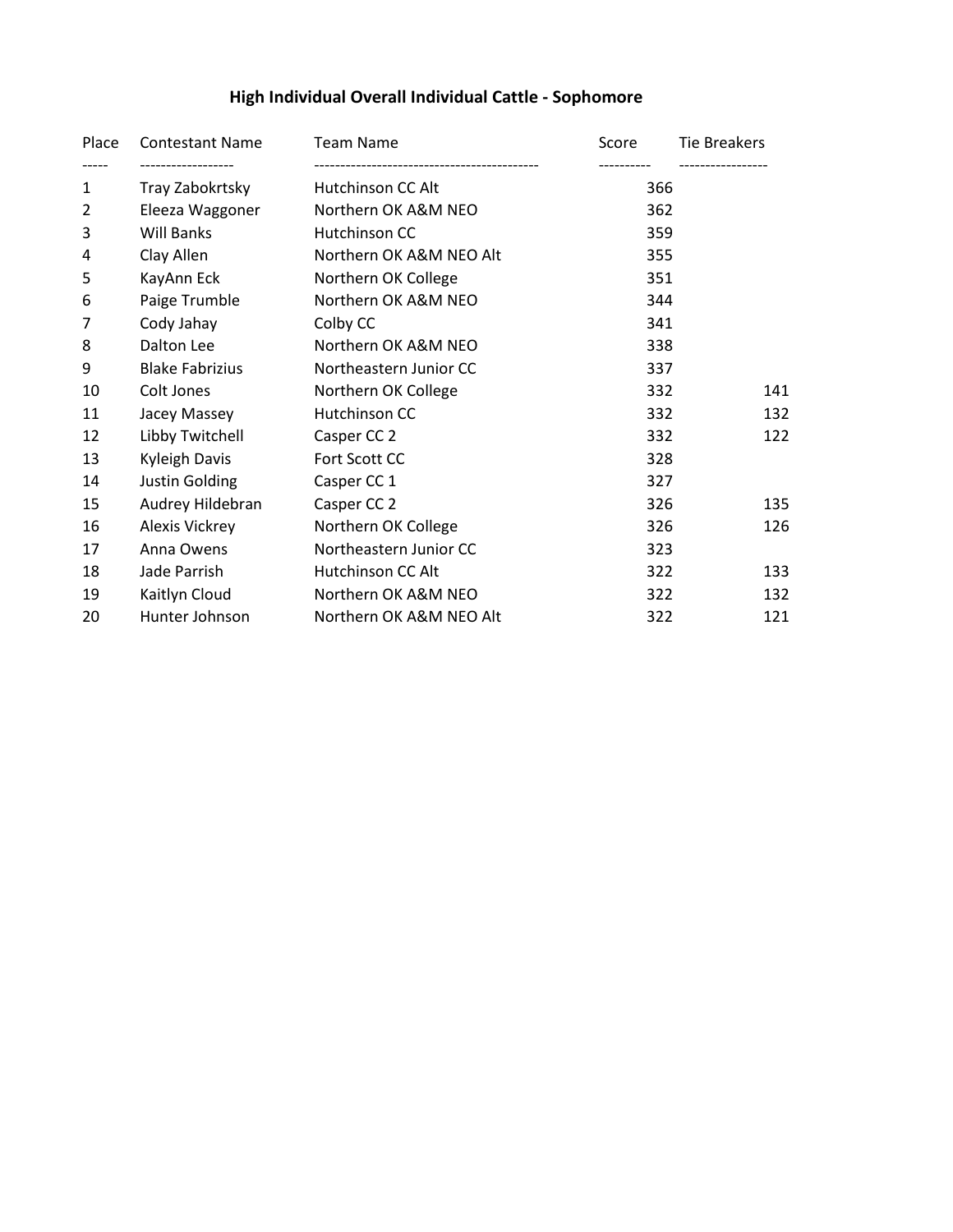| <b>Place</b>   | <b>Contestant Name Team Name</b> |                         | <b>Score</b> | <b>Tie Breakers</b> |
|----------------|----------------------------------|-------------------------|--------------|---------------------|
| 1              | Jade Parrish                     | Hutchinson CC Alt       | 366          |                     |
| $\overline{2}$ | Colt Jones                       | Northern OK College     | 363          |                     |
| 3              | <b>Greyson Garrett</b>           | Northern OK College     | 362          | 329                 |
| 4              | <b>Will Banks</b>                | Hutchinson CC           | 362          | 333                 |
| 5              | <b>Baxter Blair</b>              | Hutchinson CC           | 360          |                     |
| 6              | Kasey Johnson                    | Hutchinson CC           | 359          |                     |
| 7              | Sarah Sergeant                   | Hutchinson CC           | 358          |                     |
| 8              | Anna Owens                       | Northeastern Junior CC  | 357          |                     |
| 9              | Eleeza Waggoner                  | Northern OK A&M NEO     | 356          | 339                 |
| 10             | <b>Blake Fabrizius</b>           | Northeastern Junior CC  | 356          | 345                 |
| 11             | Lorren Herndon                   | Hutchinson CC Alt       | 355          | 327                 |
| 12             | Audrey Hildebran                 | Casper CC 2             | 355          | 342                 |
| 13             | Marlee Neu                       | Northeastern Junior CC  | 354          |                     |
| 14             | Dalton Lee                       | Northern OK A&M NEO     | 352          |                     |
| 15             | Ainsley Fischer                  | Northeastern Junior CC  | 351          | 296                 |
| 16             | Tray Zabokrtsky                  | Hutchinson CC Alt       | 351          | 331                 |
| 17             | Jess Diehl                       | Northeastern Junior CC  | 349          | 297                 |
| 18             | Clay Allen                       | Northern OK A&M NEO Alt | 349          | 336                 |
| 19             | KayAnn Eck                       | Northern OK College     | 346          | 318                 |
| 20             | Kaitlyn Cloud                    | Northern OK A&M NEO     | 346          | 328                 |

## **High Individual Overall Individual Reasons - Sophomore**